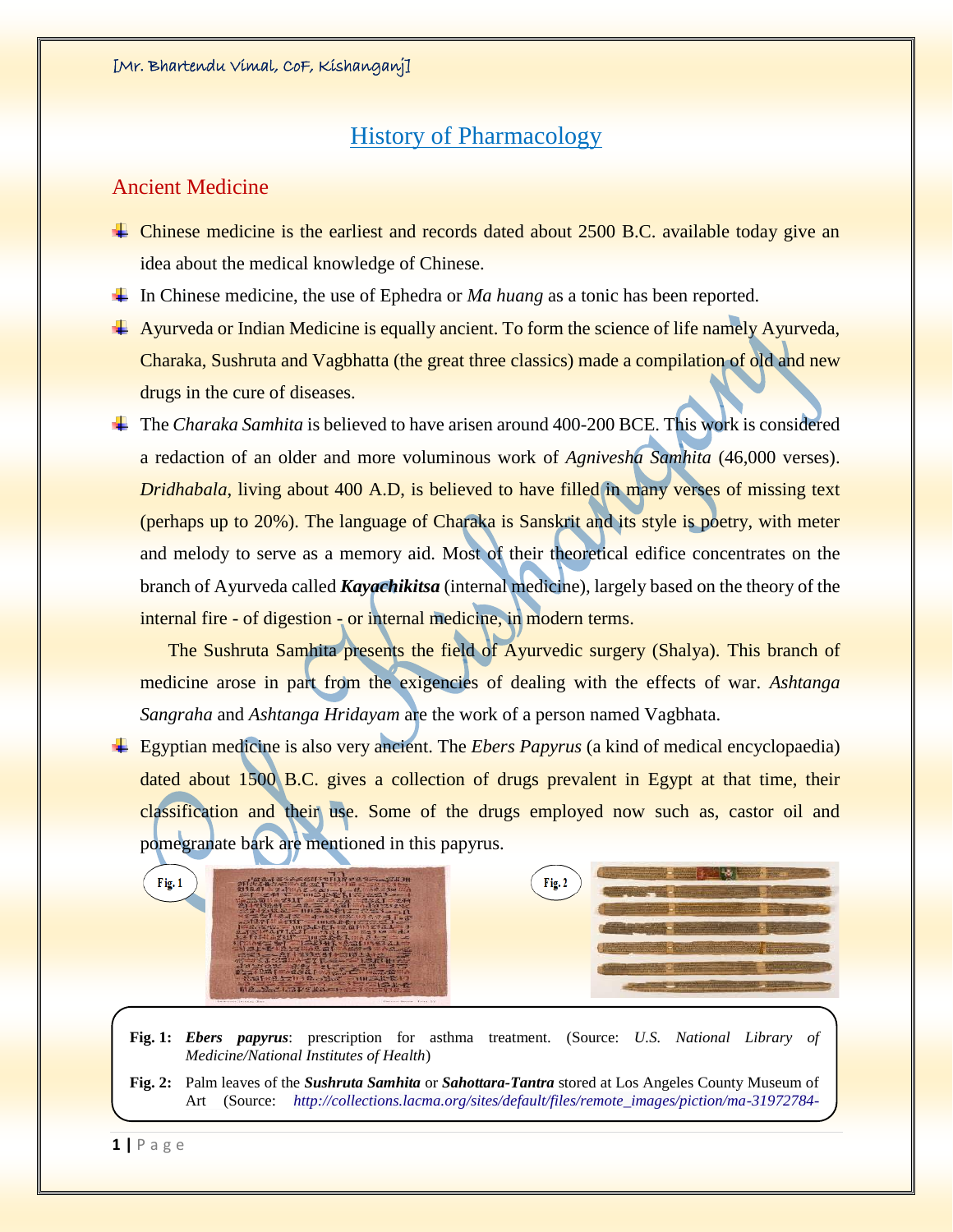#### Pre-Christian Era

- Greek medicine is said to be the origin of modern medicine and therapeutics. *Hippocrates*  in fifth century B.C. separated medicine from religion and was known as the **father of medicine.**
- $\ddot{\text{H}}$  He laid down certain principles on which modern medicine is built. According to *Hippocrates* the four elements of nature namely water, fire, air and earth gave rise to the four humors of the body namely blood, phlegm, yellow bile or urine and black bile. Any imbalance in one or more of these humors inflicted sufferings.
- *Galen* (*Aelius Galenus or Claudius Galenus*) was a famous Greek physician, surgeon and philosopher in the Roman Empire who practiced in Rome. In Galen's view, an imbalance of each humor (the bodily liquids) corresponded with a particular human temperament (blood—sanguine/cheerful, black bile—melancholic/pensive sadness, yellow bile choleric/bad-tempered or irritable, and phlegm—phlegmatic/calm). Among Galen's major contributions to medicine was his work on the circulatory system. He was the first to recognize that there are distinct differences between venous (dark) and arterial (bright) blood. His name is still used to refer some drugs as *galenical drugs*. He was the **father of polypharmacy** (the concurrent use of multiple medications).
- Galenical drugs are pharmaceuticals compounded by mechanical means, mostly of the vegetable material.

## Mediaeval Medicine

- **+** Paracelsus introduced inorganic chemicals like mercury into medicine. He called this *'Iatro Chemistry'* or medicinal chemistry.
- He induced practitioners to use *laudanum* (an opium preparation), Sulphur, Iron, Copper Sulphate, Potassium Sulphate, Mercurial, tinctures and fluid extract of various plants for treatment of diseases.

#### Revolts in Medicine

 $\overline{\phantom{a}}$  By the beginning of 19th century the principle of shotgun prescription flourished (Shotgun prescription is one that contains a number of substances with no therapeutic efficacy. It is a result of ignorant attempt to cure the disease, no matter what may be its nature).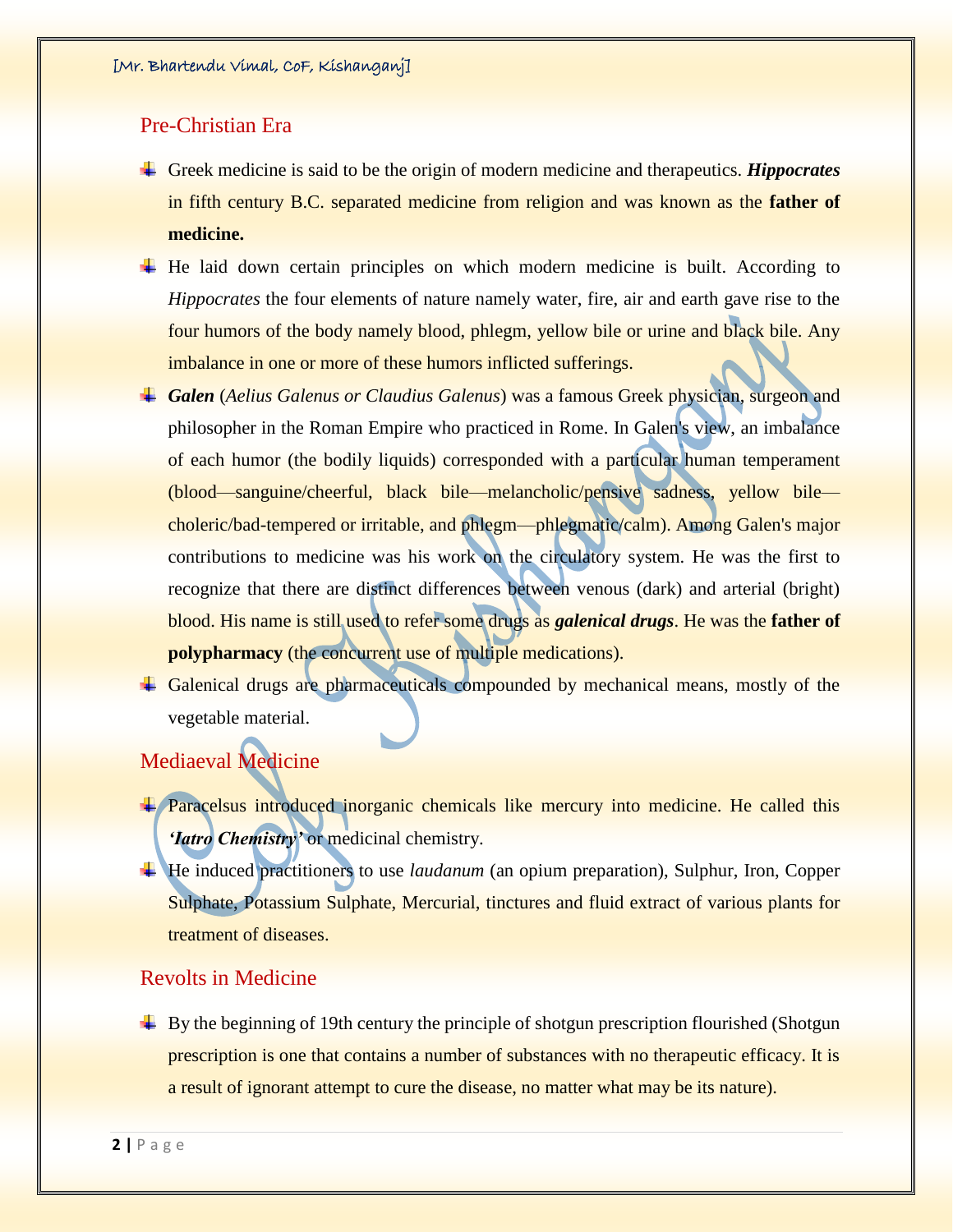- Gregory advocated methods like venesection, leeching emetics and drastic purgatives. Large doses of purgatives were given. The patient either survived or died. This sort of symptomatic treatment was referred to as allopathy meaning 'other suffering'. This term allopathy is now being used to refer modern medicine.
- Samuel Hahnemann introduced homeopathy meaning 'similar suffering' at the commencement of 19th century. In Greek, "homos" means same and "patheia" means suffering. He was known as the father of homeopathy. Homeopathy introduced by him had two newer principles that 'like cures like' and 'dilution potentiates the action of drugs'.

#### Modern Medicine

- $\overline{\phantom{a}}$  Buccheim, a professor of Dorpat University who was known as the father of Pharmacology set up the first laboratory to study pharmacology. He discarded many remedies because rational scientific action or explanation could not be demonstrated in his laboratory.
- $\overline{+}$  By the middle of the 19th century, modern medicine had brought to fight disease only one effective weapon i.e. immunization against smallpox.
- Later in quick succession came the anesthetics and antiseptics. In the last quarter, the causative organisms for malaria, plaque, cholera etc. were identified.
- $\ddot{\phantom{1}}$  Beginning in the 20th century, the fresh wind of synthetic chemistry began to revolutionize the pharmaceutical industry and with it the science of pharmacology.
- $\overline{\phantom{a}}$  New synthetic drugs, such as barbiturates and local anesthetics, began to appear and the era of antimicrobial chemotherapy began with the discovery of arsenical compounds for the treatment of syphilis by Paul Ehrlich in 1909. He was known as the father of chemotherapy.
- Further breakthroughs came with the discovery of sulphonamides by Gerhard Domagk in 1935 and the development of penicillin during world war II.
- $\pm$  The addition of drugs to the therapeutic jungle is growing with rapid pace from the latter half of the 20th century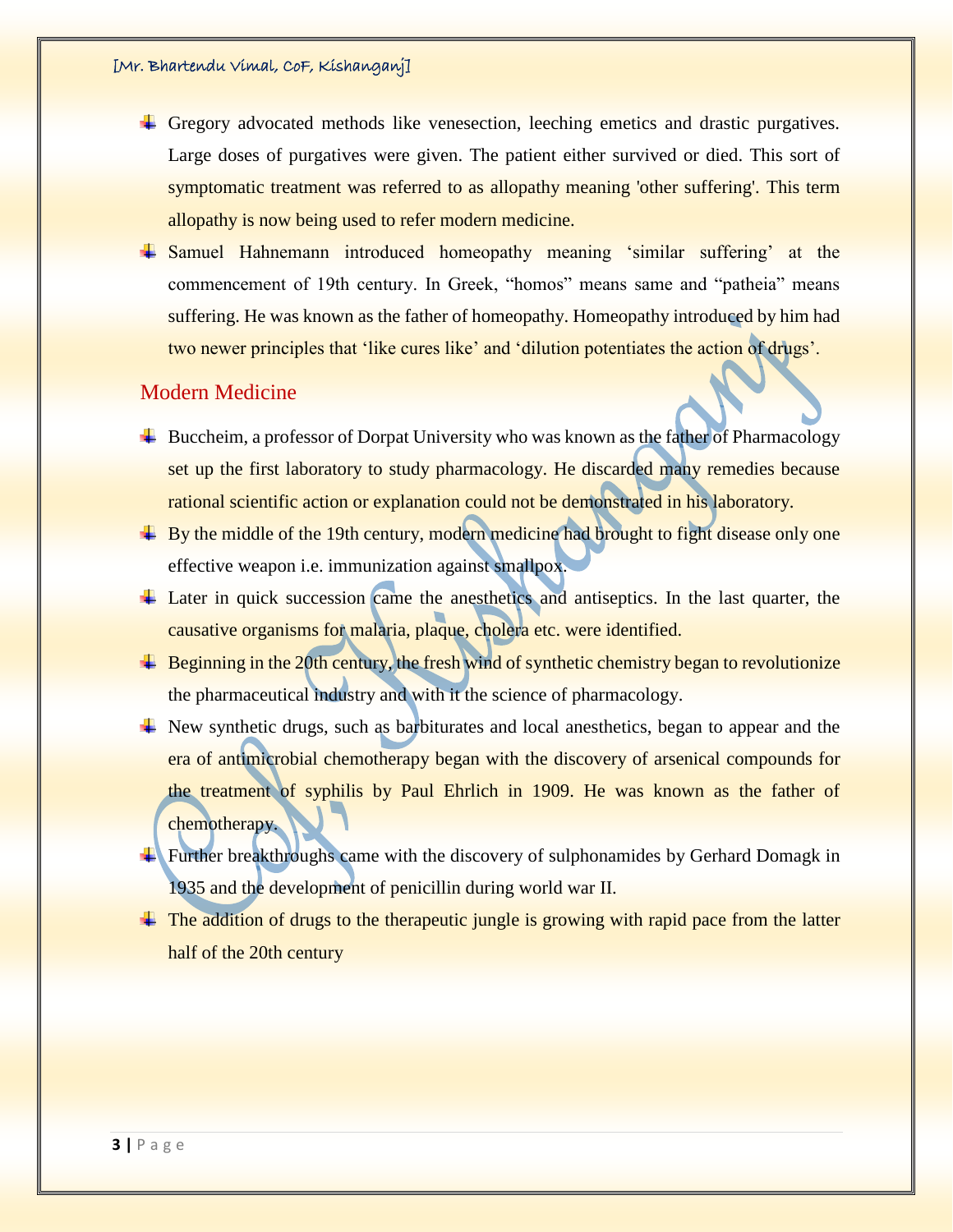#### Scope of Pharmacology

- $\ddot{\phantom{1}}$  Pharmacology is the science which involves all aspects of the action of drugs on living system. It is the study of the therapeutic value and/or potential toxicity of chemical agents on biological systems. It targets every aspect of the mechanisms for the chemical actions of both traditional and novel therapeutic agents.
- Important and interrelated areas are: pharmacodynamics and pharmacokinetics.
- Pharmacodynamics is the study of how drugs act on the body while pharmacokinetics is the study of how the body acts on drugs. Pharmacodynamic and pharmacokinetic aspects of the action of chemical agents are applicable to all related areas of study, including toxicology and therapeutics.
- Toxicology is the study of the adverse or toxic effects of drugs and other chemical agents. It is concerned both with drugs used in the treatment of disease and chemicals that may present household, environmental, or industrial hazards.
- $\overline{\phantom{a}}$  Therapeutics focuses on the actions and effects of drugs and other chemical agents with physiological, biochemical, microbiological, immunological, or behavioral factors influencing disease. Each of these areas is closely interwoven with the subject matter and experimental techniques of physiology, biochemistry, cellular biology, microbiology, immunology, genetics, and pathology. The ultimate goal of Pharmacology is to design chemical agents to cure, ameliorate, or prevent disease.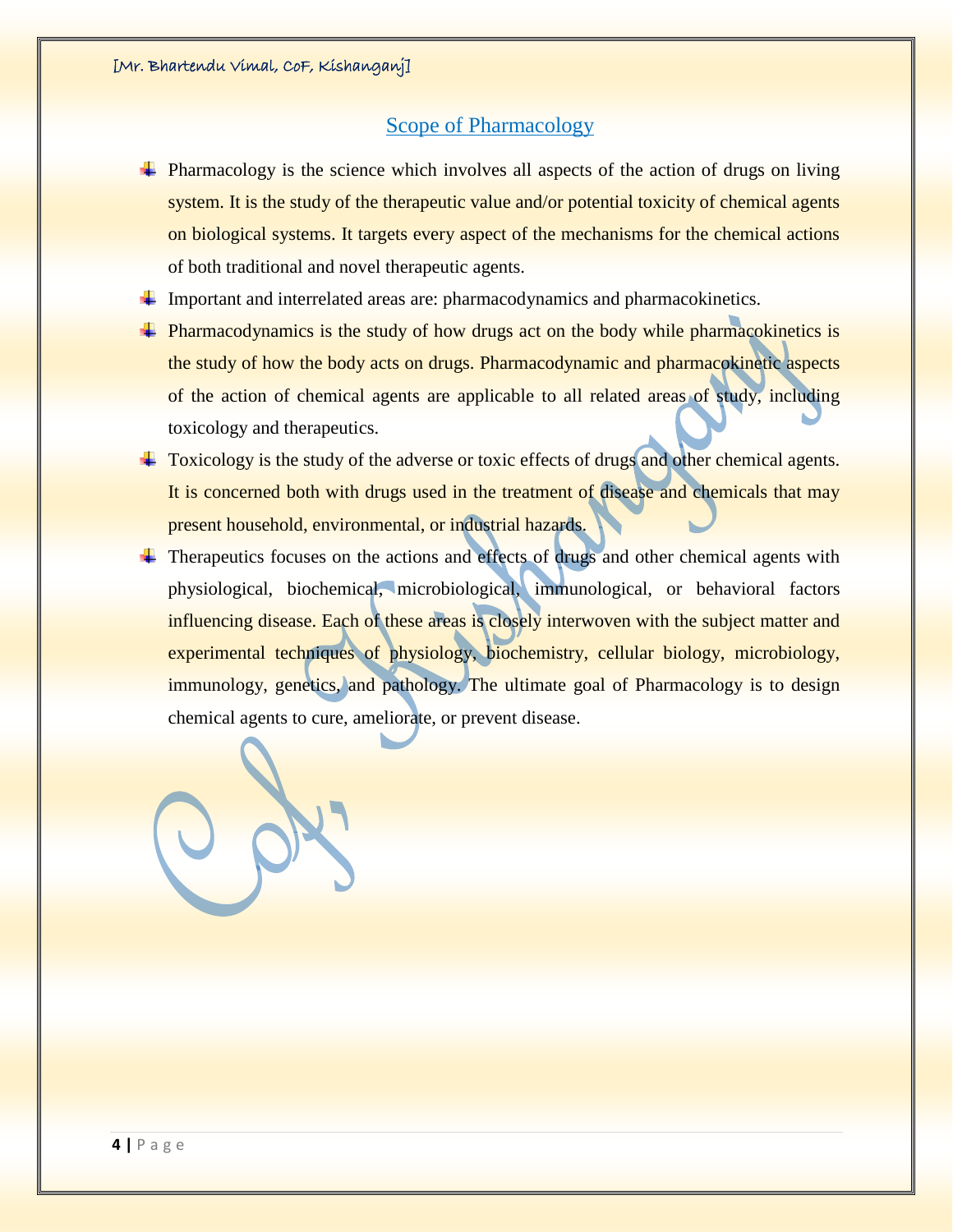### Branches of Pharmacology

- **Neuropharmacology** is the study of neurophysiological or neurobiochemical functions of the nervous system including the brain, spinal cord, and the nerves that are modified by drug action.
- **Cardiovascular pharmacology** concerns the effects of drugs on the heart, the vascular system, and those parts of the nervous and endocrine systems that participate in regulating cardiovascular function.
- **Molecular pharmacology** deals with the biochemical and biophysical characteristics of interactions between drug molecules and those of the cell. It is molecular biology applied to pharmacology and toxicology.
- **Exercise 4** Biochemical pharmacology is the study of action of drugs and drug metabolism, how drugs interact with, and influences, the physiology of the organism.
- **Example 1** Behavioral pharmacology studies the effects of drugs on behavior of organism. It includes topics such as the effects of psychoactive drugs on the phenomena of learning, memory, wakefulness, sleep and the behavioral consequences of experimental intervention in enzyme activity and brain neurotransmitter levels and metabolism.
- **Endocrine pharmacology** is the study of drugs that are either hormones or hormone derivatives, or drugs that may modify the sections of normally secreted hormones.
- **Clinical pharmacology** is the application of pharmacodynamics and pharmacokinetics to patients with diseases, it also includes pharmacogenetic component. Clinical pharmacologists study how drugs work, how they interact with the genome and with other drugs, how their effects can alter the disease process, and how disease can alter their effects. Clinical trial design, the prevention of medication errors, and the optimization of rational prescribing are critical components of clinical pharmacology.
- **Example 1** Chemotherapy is the area of pharmacology that deals with drugs used for the treatment of microbial infections and malignancies. Chemotherapeutic agents selectively inhibit the growth of, or kill, the infectious agent or cancer cell without seriously impairing the normal functions of the host.
- **Toxicology** is the science of adverse effects of chemicals/ drugs on living systems. It also includes problems of drug safety, effects of drug over dosage.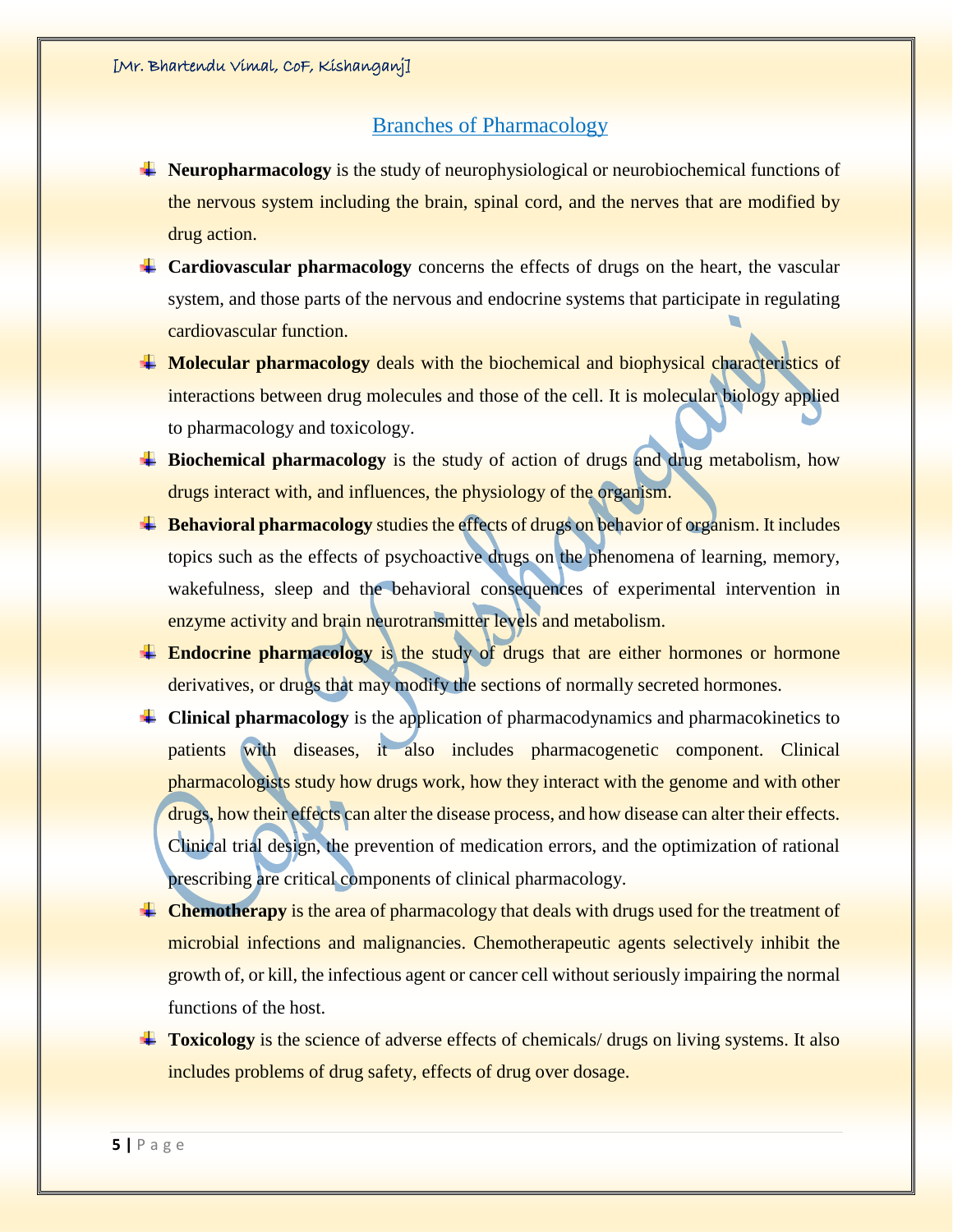**Pharmacy** is a separate discipline in the health sciences. It is the profession responsible for the preparation, dispensing and appropriate use of medication, and provides services to achieve optimal therapeutic outcomes.

ing one of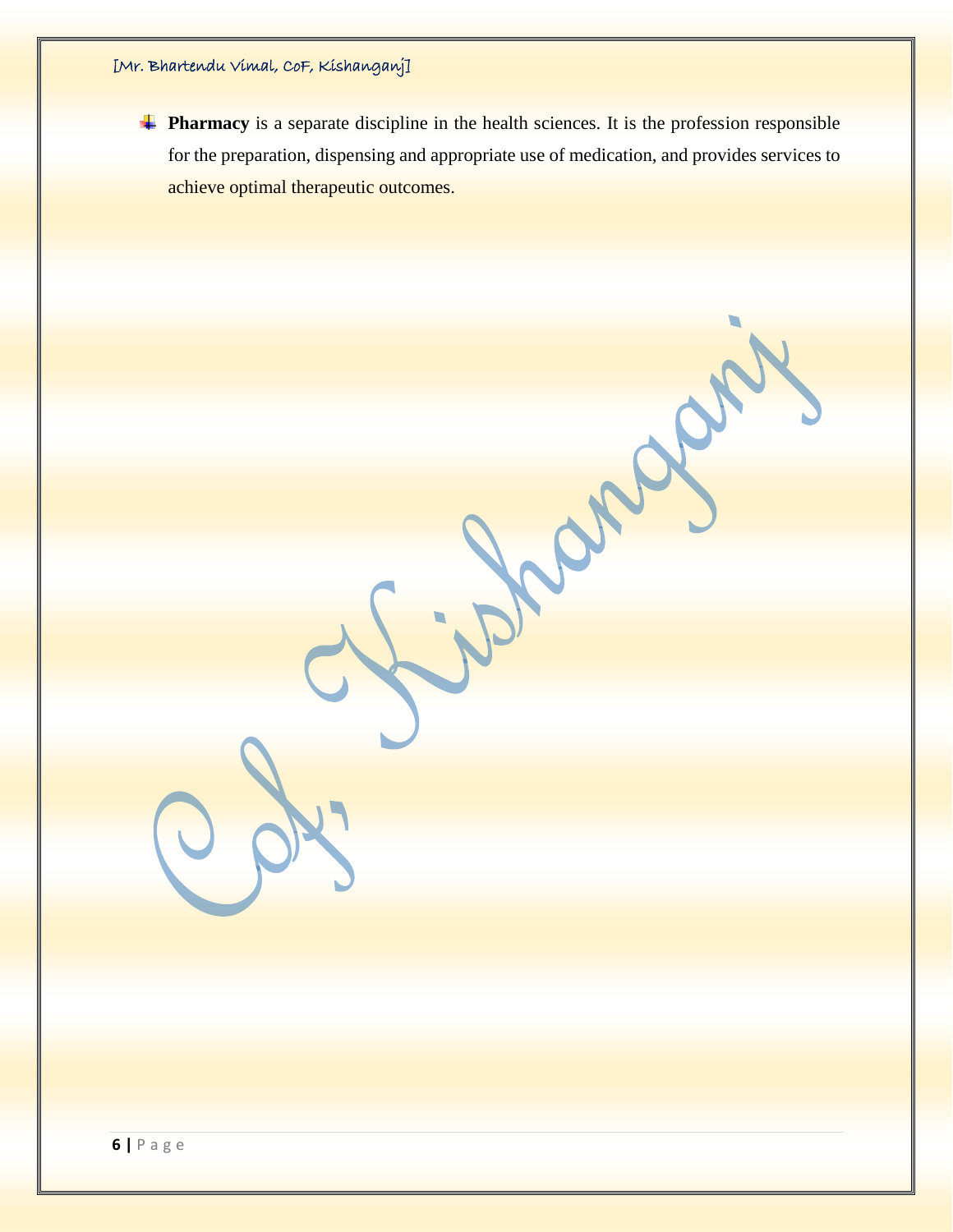#### Terms & Definitions

## Pharmacology Related Terms

- **Pharmacology** is the science that embraces the knowledge of the history, source, physical and chemical properties, compounding, biochemical and physiological effects, mechanism of action, absorption, distribution, biotransformation and excretion of drugs. It is also defined as an experimental science dealing with the properties of drugs and their effects on living system.
- **Pharmacodynamics** is the study of the biochemical and physiological effects of drugs and their mechanism of action. It is the response of the organism to the action of a drug in the absence of a disease. Pharmacodynamics is 'what the drug does to the body'.
- **Pharmacokinetics** is the study of the actions of the drugs in the body over a defined period of time. It deals with the absorption, distribution, biotransformation and excretion of the drug. Pharmacokinetics is 'what the body does to the drug'.
- **Pharmacometrics** is the study of the techniques used in the measurement of drug effects to the administered dose of drug.
- **Pharmacogenetics** is the study of genetically determined variations in animals that are revealed by the effect of drugs.
- **Pharmacogenomics** This term describes the use of genetic information to guide the choice of drug therapy on an individual basis.
- **Pharmacoepidemiology** is the study of drug effects at the population level. It is concerned with the variability of drug effects between individuals in a population and between populations.
- **Pharmacoeconomics** aims to quantify in economic terms the cost and benefit of drugs used therapeutically.
- **Pharmacy** is the science that deals with the preparation, formulation, manufacture, standardization, preservation and dispensing of drugs. The term pharmacy also indicates the place where drugs are dispensed or sold.
- **Pharmacognosy** is the study of the source of drugs. It also deals with the physical and chemical properties of drugs.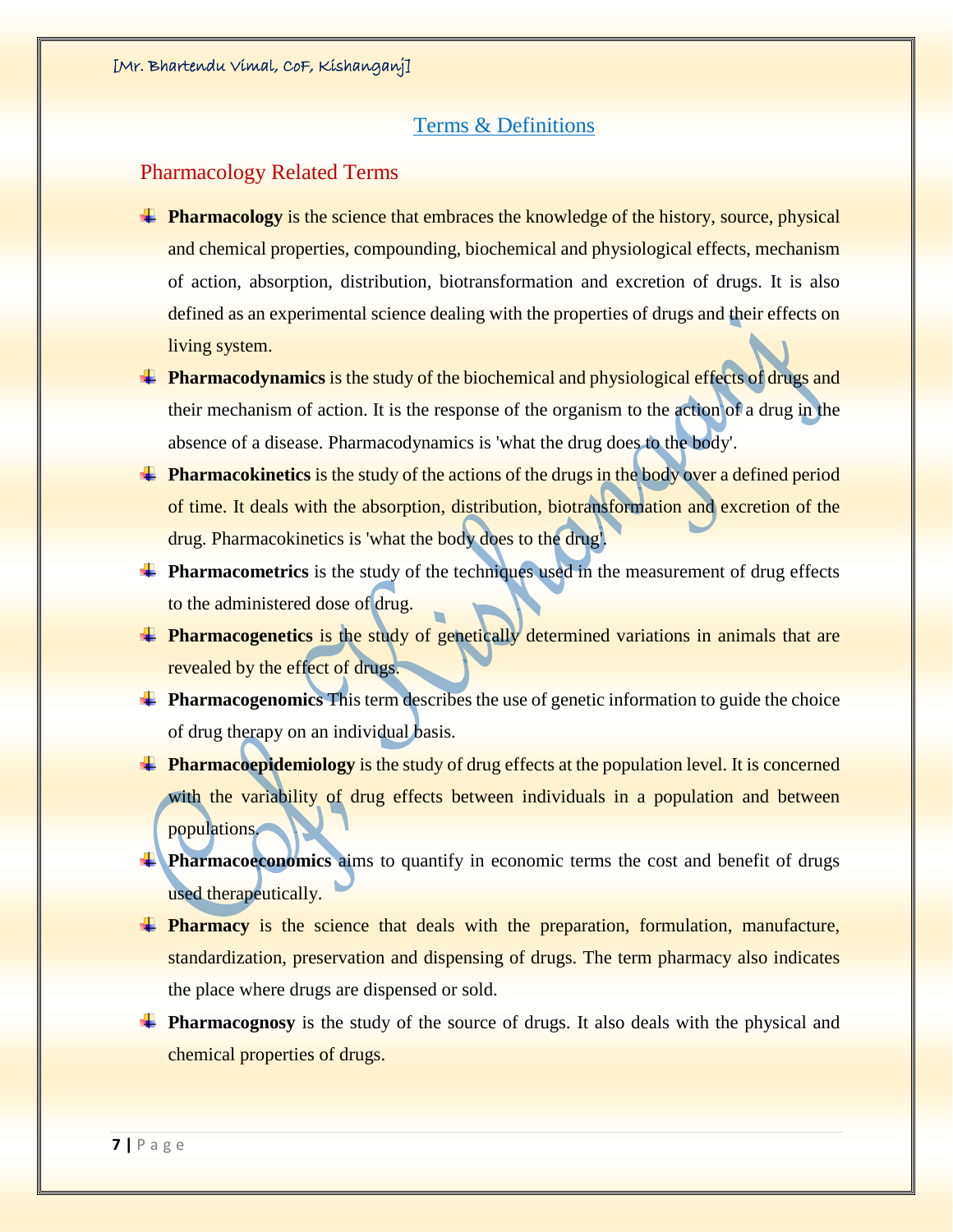- *Materia Medica* is an obsolete didactic subject that was concerned with pharmacy, posology (the part of medicine concerned with dosage), pharmacognosy and indications for therapeutic use of the drug.
- **H** Metrology is the study of weights and measures as applied to the preparation and administration of drugs.
- **Chronopharmacology** is the study of how the effects of drugs vary with biological timing and endogenous periodicities.
- **Pharmacovigilance** is the science and activities relating to the detection, assessment, understanding and prevention of adverse effects or any other drug-related problem.
- **Pharmacoepidemiology** is the study of the use of and the effects of drugs in large numbers of people.

### Drug Related Terms

- **Drug** is any chemical agent except food that is used to promote or safeguard the health of human beings or animals. It is also defined as any substance or product that is used or intended, to be used to modify or explore physiological systems or pathological states for the benefit of the recipient. The word drug is derived from a French word 'Drogue' meaning a dry herb.
- **L** Over the counter drugs are those preparations that can be sold without any prescription because they can be adequately labeled for layman use.
- **Prescription drugs** are drugs that can be used only on the order of a licensed veterinarian/physician/dentist/surgeon based on a prescription. They are also known as legend drugs.
- **Essential drugs** are agents that satisfy the healthcare needs of majority of the population. They should therefore be available at all times in adequate amounts and in appropriate dosage form.
- **Pro-drugs** are drugs that are inactive or have a low order of activity in the form administered and are metabolized to the active form in the body.
- **Hard drugs** are drugs used for non-medical purposes that are liable to disable the individual seriously as a functioning member of the society by inducing severe psychological and/or physical dependence. e.g. Heroin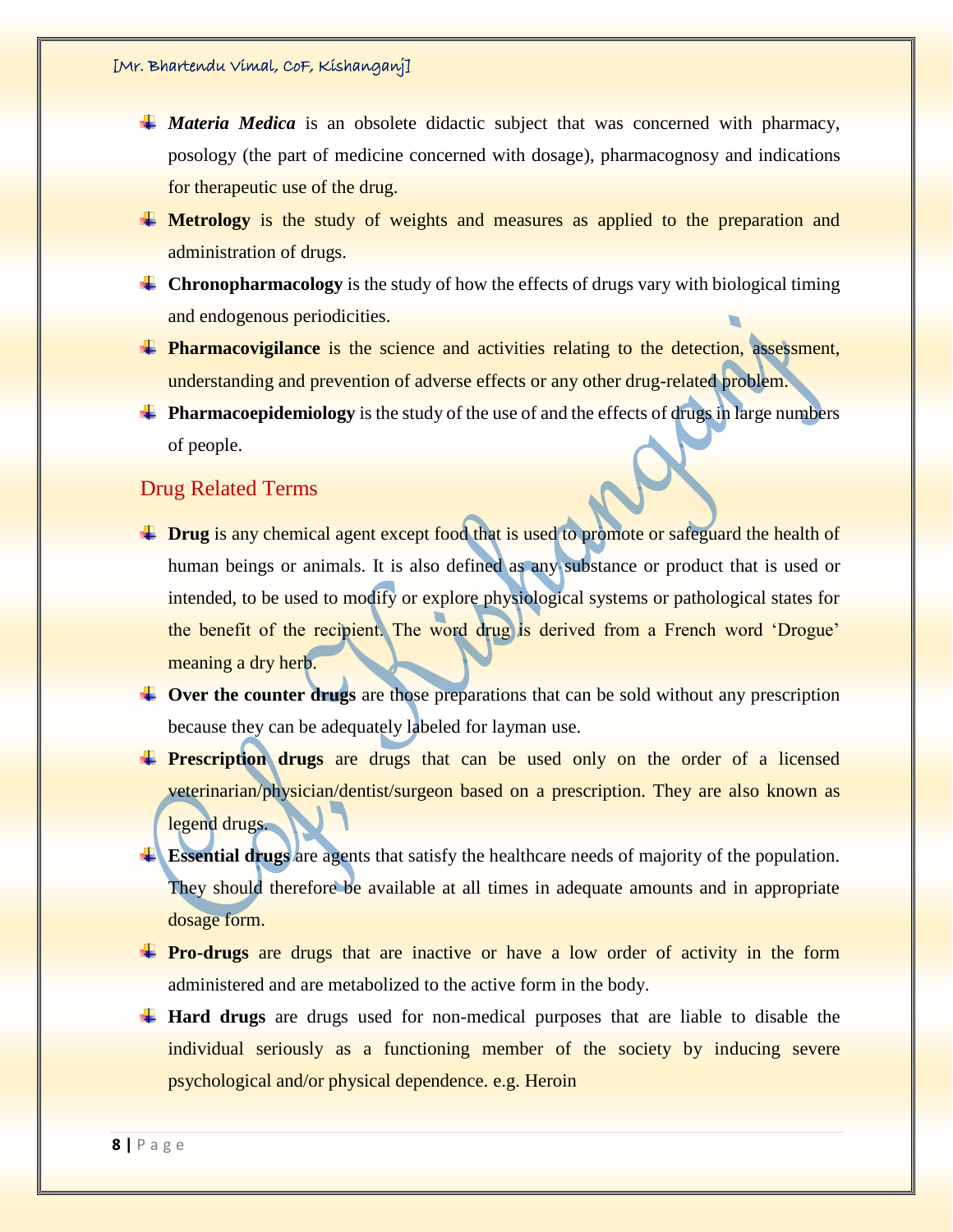- **Soft drugs** are drugs used for non-medical purposes that are less dependence producing. There may be psychological dependence but not physical dependence, except with heavy dose. eg. Amphetamine.
- **Nootropic drugs** are drugs that affect the intellect. These drugs are claimed to enhance learning, increase brain resistance to stress including hypoxia and stimulate brain metabolism especially in senile patients. e.g. Piracetam
- $\blacktriangle$  **Orphan drugs** are drugs or biological products useful for diagnosis/treatment/prevention of a rare disease condition for which there is no reasonable expectation that the cost of developing and marketing it will be recovered from the sales of that drug. E.g. Acetylcysteine. These drugs may be life saving for some patients, but are not commercially available.
- **Placebo** is a vehicle for cure by suggestion and is surprisingly often successful though only temporarily. It can be used as a control in scientific evaluation of drugs and to benefit or please a patient not by pharmacological actions but by psychological means (Latin: *Placebo* – I shall be pleasing or acceptable). Placebo reactor is an individual who report changes of physical and mental state after taking a pharmacologically inert substance.

## Dose Related Terms

- **L** Dose of the drug is an estimate amount of a drug, that when administered by a particular route to a certain species is most likely to produce a certain intensity of response. It is the quantity of medication to be administered at one time. Dosage is the determination and regulation of doses.
- **Posology** is the study of the medicine dosages, which varies with the species of animals, the intended effect of the drug and the individual tolerance or susceptibility.
- **Loading dose** is one or a series of doses that may be given at the onset of therapy with the aim of achieving the target concentration rapidly.
- **Maintenance dose** is a series of relatively small doses that follow the loading dose in order to maintain an effective concentration in the bio-phase.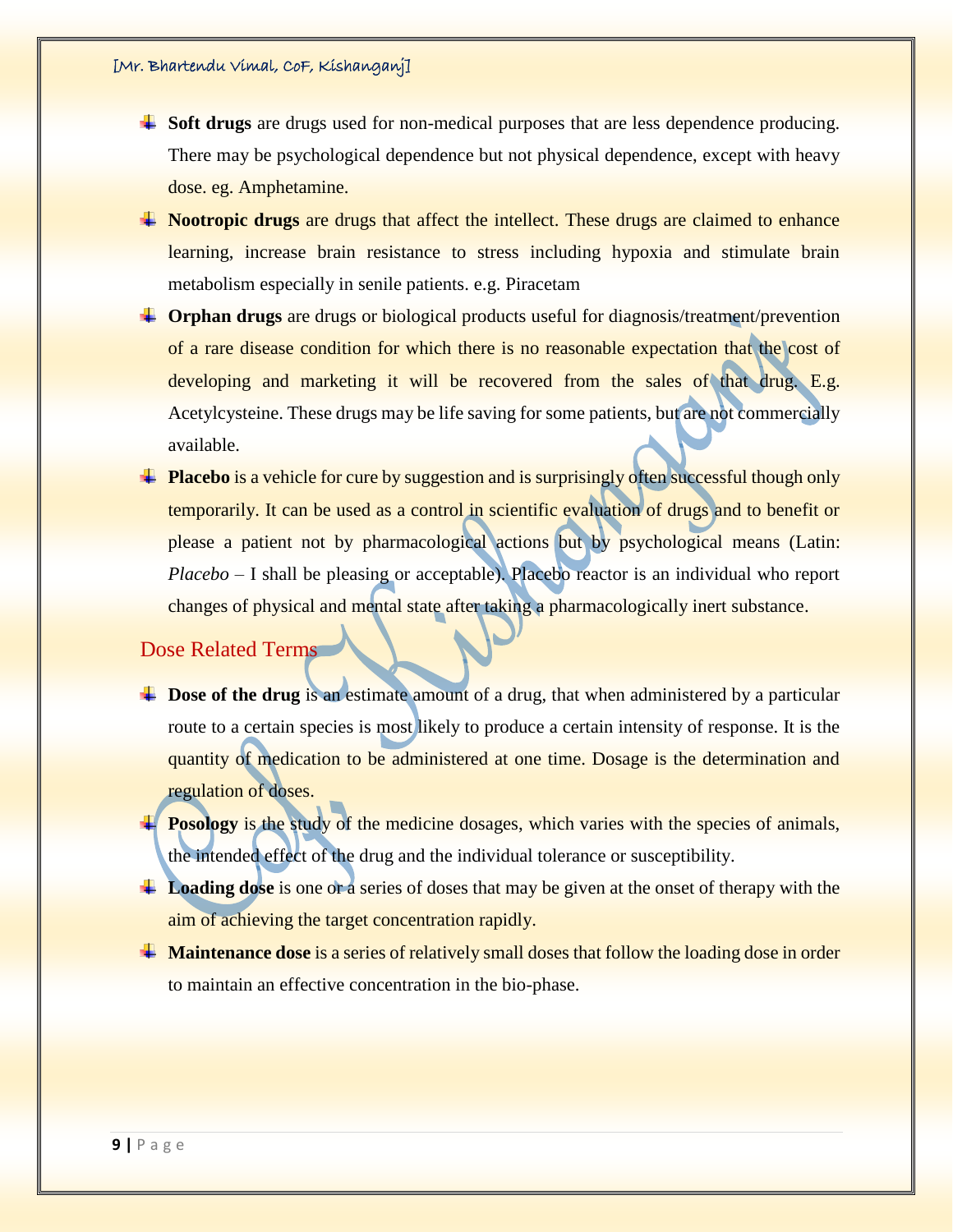# Sources of Drugs

#### Plant Sources of Drugs

- Many drugs available from plants are even today used in the treatment of pathological conditions.
- $\downarrow$  With the increasing tendency for the use of alternate medicine, this source has gained more importance in the recent past.
- $\pm$  The pharmacological activities of plants are attributed to certain active principles in plants. They are - Alkaloids, Glycosides, Oils, Tannins, Saponins, Resins, Gums etc.

#### Alkaloids

- Alkaloids are nitrogenous substances obtained from various parts of the plant. Alkaloids containing oxygen are solids and comparatively non-volatile (cocaine) while those that do not contain oxygen are liquids and volatile (nicotine, lobeline and coniine).
- Alkaloids are insoluble in water while their salts (atropine sulphate, caffeine citrate) are soluble in water.
- 4 Alkaloids are bitter to taste. They are incompatible with the alkalis, tannic acid and heavy metals.
- Alkaloids represent the waste products of plant metabolism and their names end with 'ine'.
- $\overline{+}$  Alkaloids should be administered in small quantities and when given in excess they may produce death without much postmortem changes for diagnosis. (Adrenaline is considered as animal alkaloid)

#### **Glycosides**

- <sup>4</sup> Glycosides are non-nitrogenous substances obtained from plants.
- <sup> $\pm$ </sup> The glycosides on hydrolysis yield two molecules namely a sugar molecule and a 'genine' or 'aglycone' molecule.
- $\overline{\phantom{a}}$  Sugar helps in the dissolution of the preparation while the pharmacological action rests with the 'aglycone'.
- $\overline{\phantom{a}}$  When the sugar molecule is glucose, the glycoside is known as glucoside.
- Cardiac glycosides digitalis, strophanthus and squill play a major role in the treatment of congestive cardiac failure.